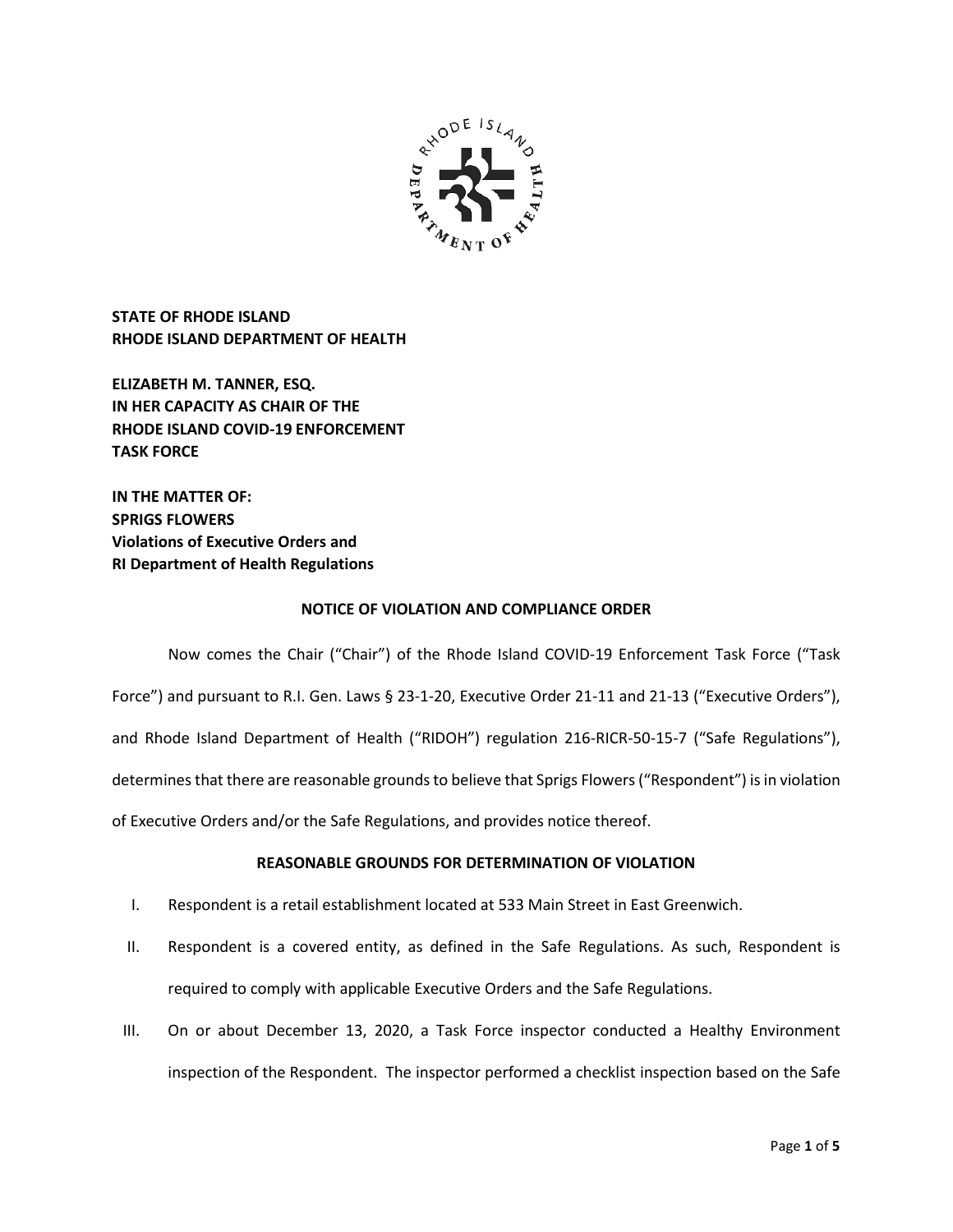Regulations and determined that Respondent scored a 7/12 for overall requirements. After the inspection, the inspector provided information and resources to the Respondent to help it achieve full compliance. This included a recommendation to Respondent on how to access www.ReopeningRI.com and the relevant websites for the Executive Orders, rules, regulations, and guidance. Respondent was also advised that an inspector would conduct a reinspection in the near future.

- IV. On or about February 18, 2020, a Task Force inspector conducted a reinspection of Respondent. The inspector met with the owner and, again, performed a checklist inspection based on the Safe Regulations. The inspector determined that Respondent this time scored a 5/12 for overall requirements. Notably, the owner represented to the inspector that she does not need to do what the state requires but maintains, nevertheless, that she is compliant.
- V. Therefore, as a result of the Respondent's continued failure to comply with applicable Executive Orders and the Safe Regulations, and in the absence of any other information to rebut the allegations above, RIDOH has drawn the conclusion that the above allegations are true, and the Respondent is not in compliance with applicable Executive Orders and/or the Safe Regulations.

#### **ALLEGED VIOLATIONS**

The following alleged violations stem from the February 18, 2021 reinspection.

I. Respondent is in violation of Section  $7.4.1(A)(1)(f)$  of the Safe Regulations, which requires the designation of a point of contact who is familiar with the applicable Executive Orders and the Safe Regulations, and who will work with RIDOH on testing, contact tracing, case investigation, isolation and quarantine follow up. Respondent, the presumed point of contact, was not familiar with the guidance and regulations and adamant in her refusal to comply with requirements for which she saw no need.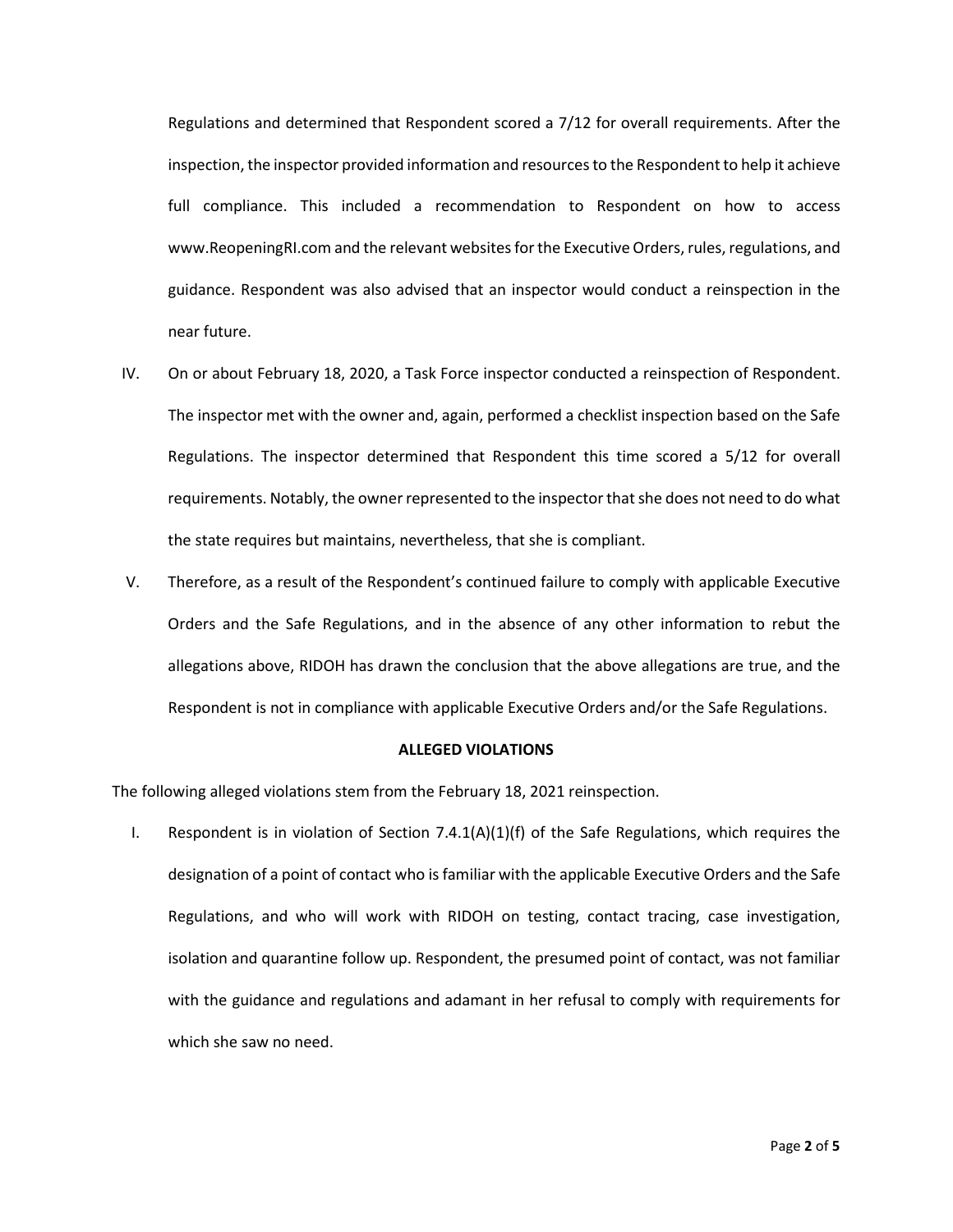- II. Respondent is in violation of Section  $7.4.1(A)(1)$  of the Safe Regulations, which requires each covered entity to develop, maintain, and ensure compliance with a written plan for the safe operation of the establishment. Upon request, Respondent could not produce a written plan.
- III. Respondent is in violation of Section 7.4.1(A)(1)(a) of the Safe Regulations, which requires establishments to ensure compliance with a plan that includes procedures relative to, among other things, physical distancing at all times, to the extent feasible, and additional measures to be taken in high traffic, communal, or other areas where physical distancing is not feasible. As stated, above, Respondent could not produce the required plan and the inspector observed that there were no measures in place to ensure that physical distancing was maintained.
- IV. Respondent is in violation of Section 7.4.1(A)(4) of the Safe Regulations, which requires each covered entity to ensure the placement of posters or signs at entry to its establishments educating any individual at the establishment concerning entry screening, required physical distancing, use of cloth face coverings, and other subjects as provided in guidance issued by RIDOH. The inspector observed that none of the required information was posted at the entry to the establishment and concluded, therefore, that Respondent failed to ensure the placement of required posters.
- V. Respondent is in violation of Sections 7.4.1(A)(6) & (7) of the Safe Regulations, which require each covered entity to ensure the performance of environmental cleaning of its establishments once per day, to clean commonly touched surfaces, such as shared workstations, elevator buttons, door handles and railings in accordance with CDC guidance for specific industries, and to maintain records documenting such environmental cleaning. Upon request, the owner told the inspector that she does not see the need for a cleaning log and has refused and will not do a cleaning log. Respondent, therefore, could not produce the required records to demonstrate performance of daily environmental cleaning.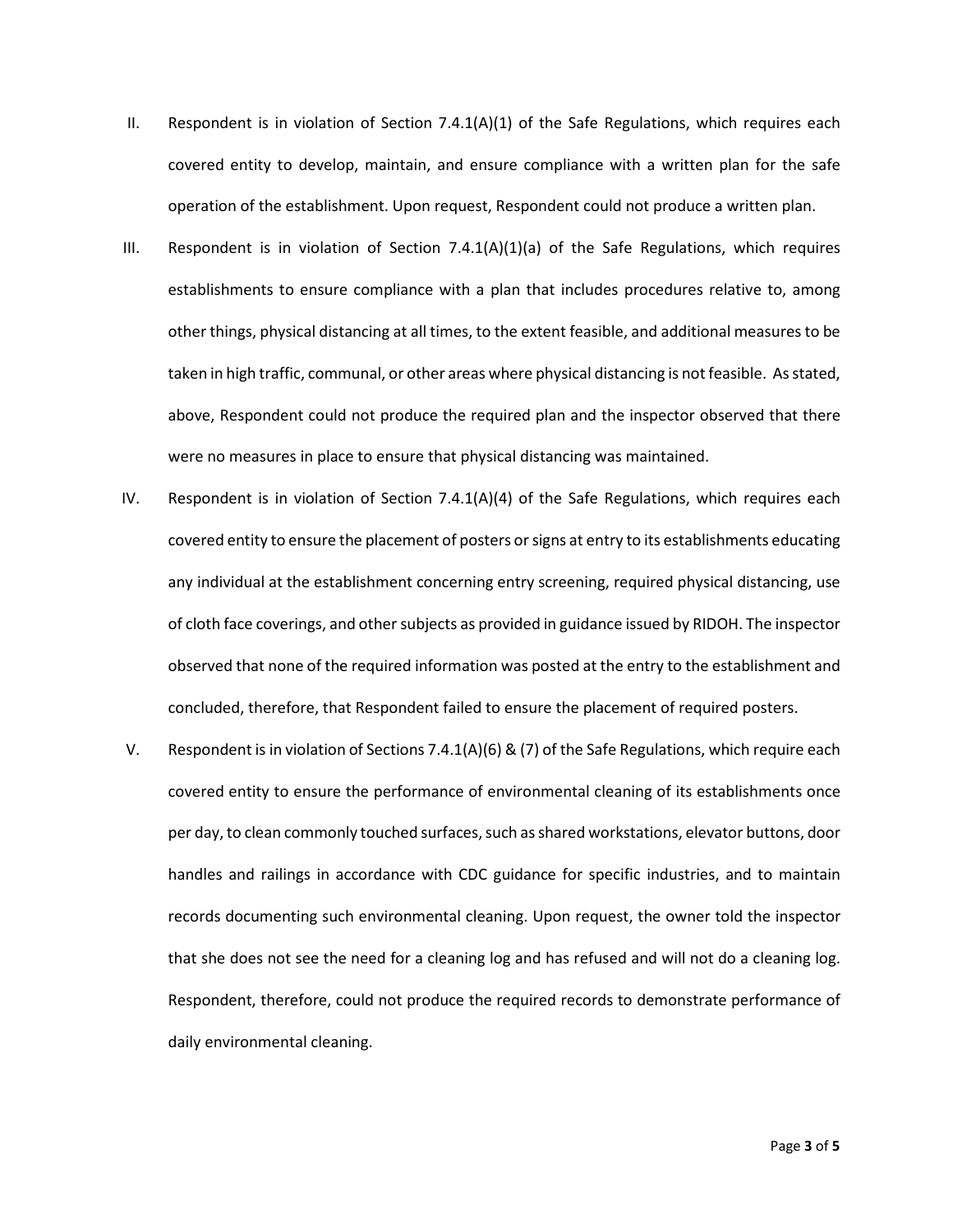- VI. Respondent is in violation of Section 7.4.1(A)(2) of the Safe Regulations, which requires each covered entity to implement and ensure compliance with screening of all individuals entering its establishment(s) at any time for any reason. The inspector observed multiple customers enter the store, none of whom was screened by Respondent. In addition, there were no posters visible at or near the entrance concerning entry screening.
- VII. Respondent is in violation of Section 7.4.1(A)(8) of the Safe Regulations, which requires all covered entities to maintain an employee work log that identifies the full name, phone number, and the date and time of all shifts worked by each employee. This work log must be maintained for at least thirty (30) days. Upon request, Respondent could not produce an employee work log.

#### **ORDER**

It is hereby ORDERED, that on or before the tenth  $(10<sup>th</sup>)$  day from service of this Notice of Violation and Compliance Order, Respondent shall remedy the above-cited violations and come into full compliance with applicable Executive Orders and Regulations by fulfilling the conditions as set forth below:

- I. Respondent shall designate a point of contact who is familiar with applicable Executive Orders and the Safe Regulations, and who will work with RIDOH on testing, contact tracing, case investigation, isolation and quarantine follow up.
- II. Respondent shall develop, maintain, and ensure compliance with a written plan for the safe operation of the establishment.
- III. Respondent shall ensure compliance with its plan for safe operation, required pursuant to Section 7.4.1(A)(1) of the Safe Regulations, including compliance with, among other things, procedures consistent with the Safe Regulations relative to physical distancing at all times, to the extent feasible, and additional measures to be taken in high traffic, communal, or other areas where physical distancing is not feasible.